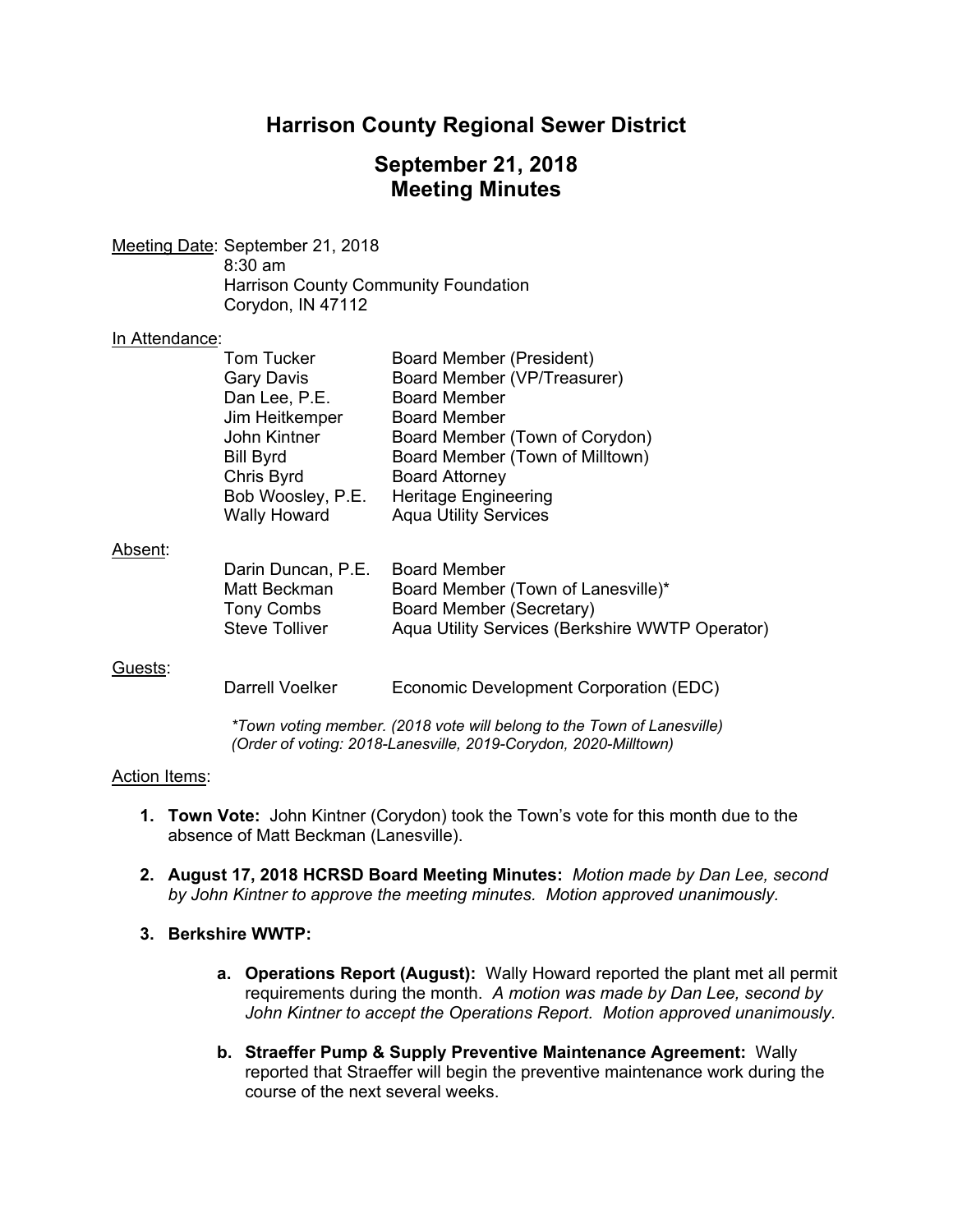HCRSD Mtg Minutes September 21, 2018 Page 2 of 3

- **c. Effluent Pump Station and Forcemain Replacement Project:** It was discussed these improvements need to be expedited. Bob Woosley will send out a set of the draft plans for review prior to the next meeting.
- **4. New Salisbury (Proposed Veterinary Clinic):** Darrell Voelker was in attendance and gave a brief update. He (as a representative of the EDC) is working with Dr. Hinder to pull together real cost data for the proposed improvements. It was discussed that perhaps the County, EDC, and District could all financially participate to assist in getting the necessary sewer infrastructure constructed to serve his site. The estimated cost to serve his site is between \$25k-\$30k. Darrell will continue to work with Dr. Hinder to help push this possible economic development project along and make it a reality. Darrell will report back to the District at a later date.

## **5. Lanesville Interchange Sewer Extension to JC MOAG Development**

**a. Waste Stream Details:** Bob Woosley shall provide Matt Beckman's contact information to Darrell Voelker. Bob will also provide a copy of the District's Sewer Use Ordinance that outlines pre-treatment requirements (if applicable). Darrell will follow up with JC MOAG and provide to them all of this information. Darrell will also follow up with Matt Beckman to ensure all Town concerns are addressed as it relates to the waste stream being generated by this proposed development.

## **b. Fees that apply:**

- Tap Fees: Will not apply to this proposed development (the tap will be installed at the same time the sanitary sewer main is installed).
- Capacity Fees: They will be installing a 1" water meter. Per Ordinance the capacity fee that applies is \$1,250. The applicant has already paid this fee to the District.
- Inspection Fees: The applicant will be required to pay the inspection fees associated with inspection of their plumbing connection. Bob Woosley will advise them of this requirement.

## **6. Treasurers Report:**

- **a.** *Motion made by John Kintner, second by Dan Lee to approve the August Treasurer's Report. Motion approved unanimously.*
- **b.** *Motion made by Gary Davis, second by Jim Heitkemper to pay the following claims. Motion approved unanimously.*

### *District Checking Account:*

| \$3,942.32 |
|------------|
| \$5,946.37 |
| \$292.00   |
| \$147.00   |
| \$894.25   |
|            |